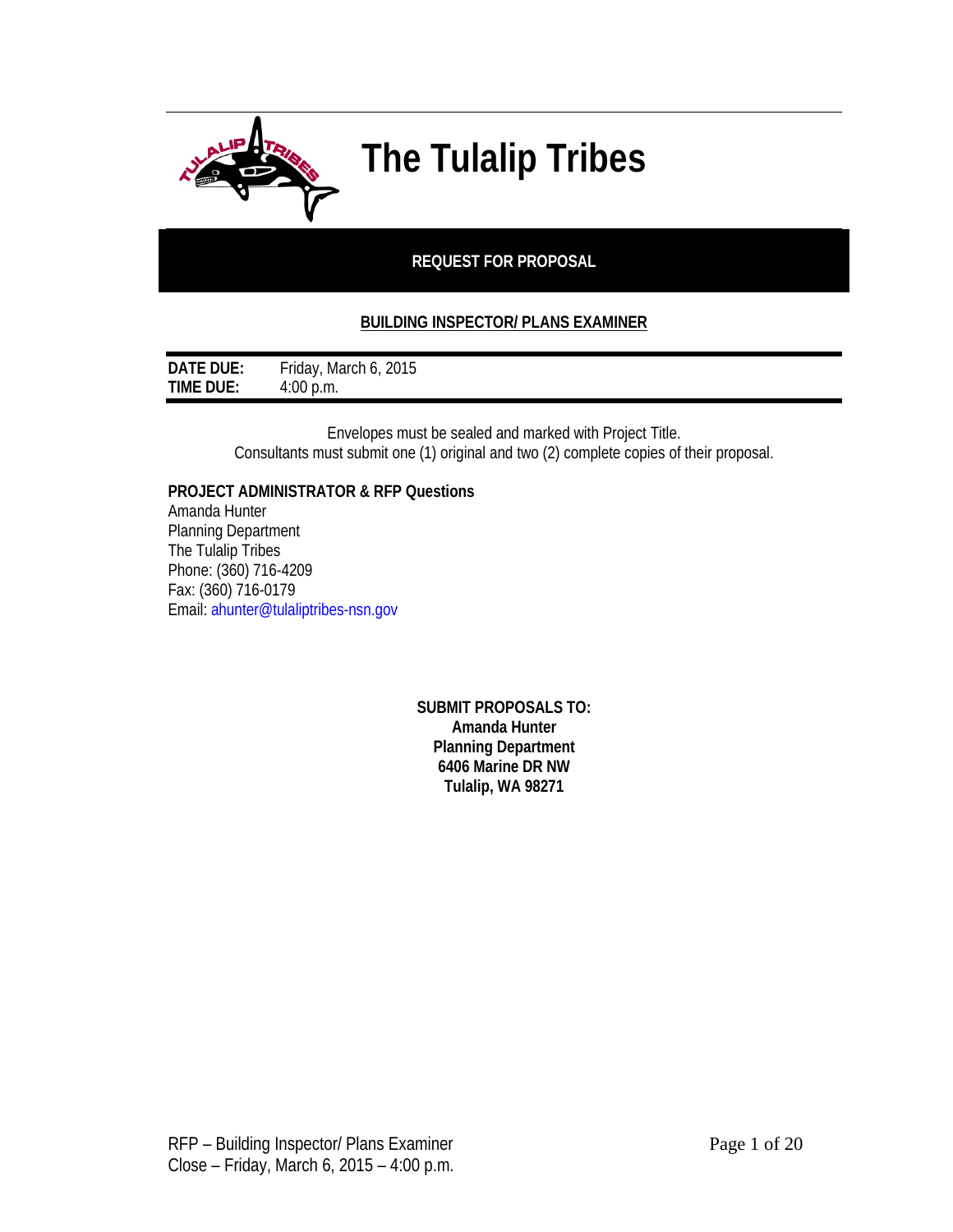#### **PUBLIC NOTICE REQUEST FOR PROPOSALS BUILDING INSPECTOR/ PLANS EXAMINER**

Planning Department (hereinafter Planning) will invite qualified individuals or consultants to submit proposals to provide building inspection and plan review based upon the scope of work contained in Planning's Request for Proposal packet. Proposals will be received until 4:00 p.m. local time, Friday, March 6, 2015, at Tulalip Tribes Administrative Building, 6406 Marine DR NW, Tulalip, WA 98271. RFP packets may be downloaded from www.tulaliptribes-nsn.gov.

No proposal will be considered unless fully completed in a manner provided in the RFP packet. Facsimile and electronic (email) proposals will not be accepted nor will any proposal be accepted after the stated due date and time. Any proposal received after the closing time will be returned to the submitting consultant unopened after a contract has been awarded for the required services. Pre-qualification of Consultants is not required.

Planning Department may reject any proposal not in compliance with all prescribed public bidding procedures and requirements, and may reject for good cause any or all proposals upon a finding of the tribe if it is in the public interest to do so.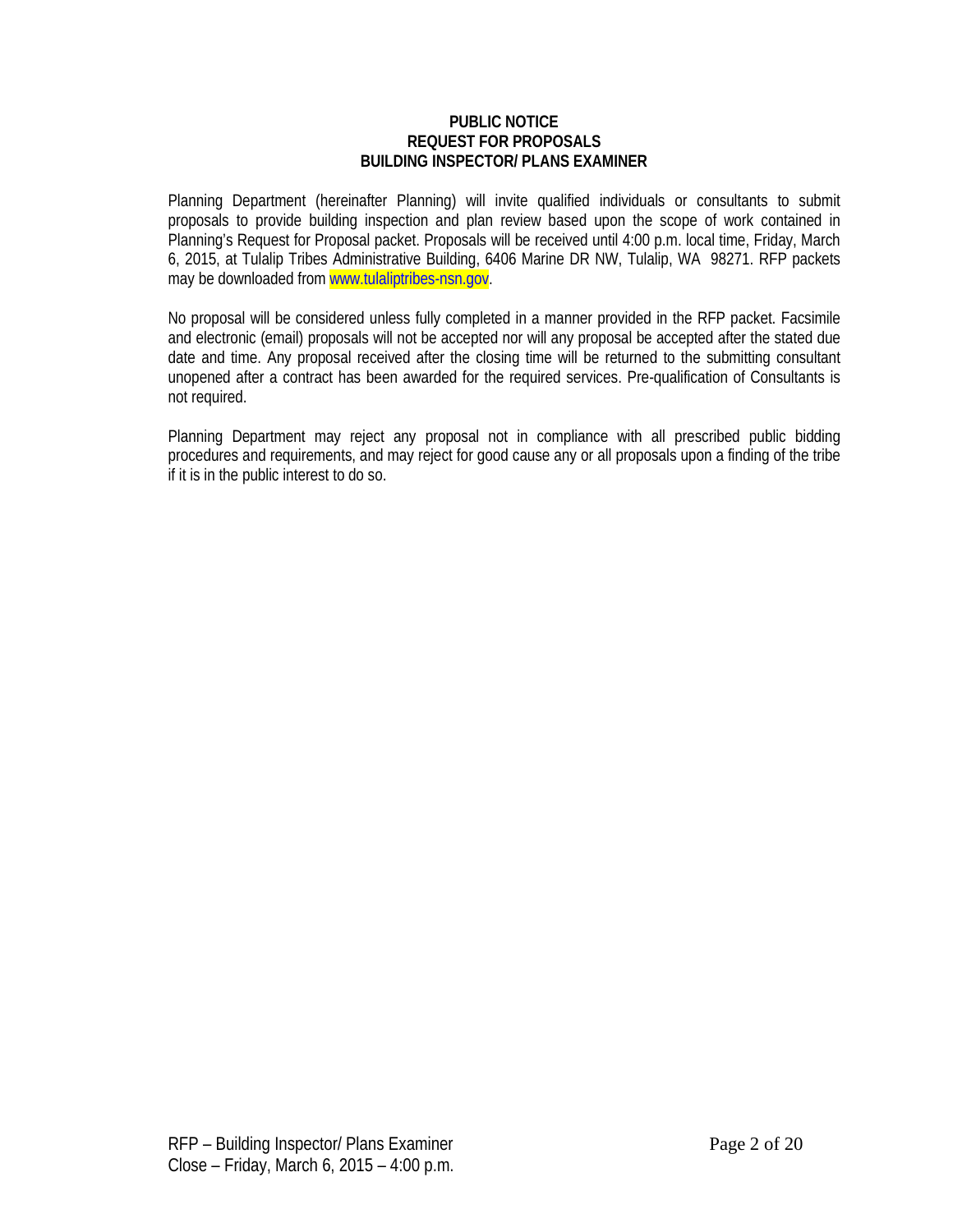# Table of Contents

|                     | TITLE                                      | Page |
|---------------------|--------------------------------------------|------|
|                     | <b>Title Page</b>                          |      |
|                     | <b>Public Notice</b>                       | 2    |
|                     | Table of Contents                          | 3    |
| <b>SECTIONS</b>     |                                            |      |
| Section 1           | Introduction                               | 4    |
| Section 2           | <b>Consultant's Special Instructions</b>   | 4    |
| Section 3           | Scope and Schedule of Work                 |      |
| Section 4           | Proposal Content and Format                | 8    |
| Section 5           | <b>Proposal Evaluation Procedures</b>      | 9    |
| Section 6           | <b>Proposal Certification</b>              | 11   |
| Section 7           | Signature Page                             | 12   |
| <b>ATTACHMENTS</b>  |                                            |      |
| <b>Attachment A</b> | <b>Statement of Proposal</b>               | 13   |
| Attachment B        | Cost Proposal                              | 14   |
| Attachment C        | <b>Planning General Services Agreement</b> | 15   |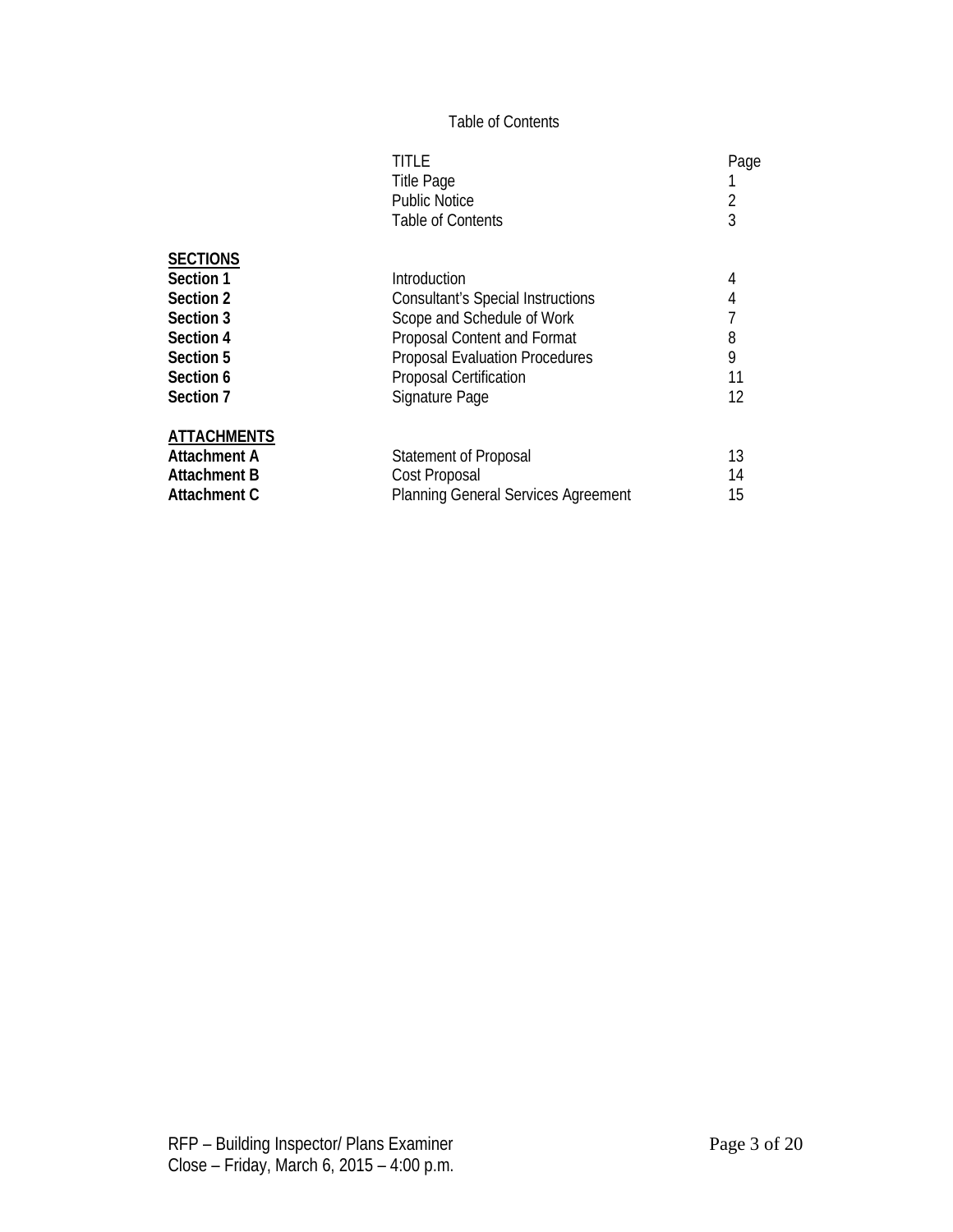#### **SECTION 1 INTRODUCTION**

The Tulalip Tribes, Planning department will invite qualified individuals or consultants to submit proposals to provide building inspections and plan reviews based upon the scope of work contained in Planning Request for Proposal packet. Proposals will be received until 4:00 p.m. local time, Friday, March 6, 2015, at the Tulalip Tribes Administration Building, Planning Department, 6406 Marine DR NW, Tulalip, WA 98271.

No proposal will be considered unless fully completed in a manner provided in the RFP packet. Facsimile and electronic (email) proposals will not be accepted nor will any proposal be accepted after the stated due date and time. Any proposal received after the closing time will be returned to the submitting consultant unopened after a contract has been awarded for the required services. Pre-qualification of Consultants is not required.

Planning may reject any proposal not in compliance with all prescribed public bidding procedures and requirements, and may reject for good cause any or all proposals upon a finding of Planning if it is in the public interest to do so.

#### **SECTION 2 CONSULTANT'S SPECIAL INSTRUCTIONS**

# **A. PROPOSED TIMELINES**

Wednesday March 11, 2015 Interviews (if necessary) Monday, March 16, 2015 Monday, March 16, 2015 April 06, 2015 **Commencement of Services** 

Wednesday, February 18, 2015 Advertisement and Release of Proposals Friday, March 6, 2015 – 4:00 p.m. Deadline for Submission of Proposals

**NOTE:** Planning reserves the right to modify this schedule at Planning's discretion. Proper notification of changes in the will be made to all interested parties.

# **B. GENERAL**

By submitting a proposal, the Consultant certifies that the Proposal has been arrived at independently and has been submitted without any collusion designed to limit competition.

# **C. PROPOSAL SUBMITTAL**

The Proposal and all amendments must be signed and submitted no later than 4:00 p.m. on Friday, March 6, 2014, to the address below. Each proposal must be submitted in a sealed envelope and designated with proposal title. To assure that your proposal receives priority treatment, please mark as follows.

# **RFP – Building Inspector/ Plans Examiner**

The Tulalip Tribes – Administration Attn: Amanda Hunter, Community Development 6406 Marine DR NW Tulalip, WA 98271

Consultant shall put their name and address on the outside of the envelope. It is the Consultant's responsibility to ensure that proposals are received prior to the stated closing time. Planning shall not be responsible for the proper identification and handling of any proposals submitted incorrectly.

RFP – Building Inspector/ Plans Examiner **Page 4 of 20** Close – Friday, March 6, 2015 – 4:00 p.m.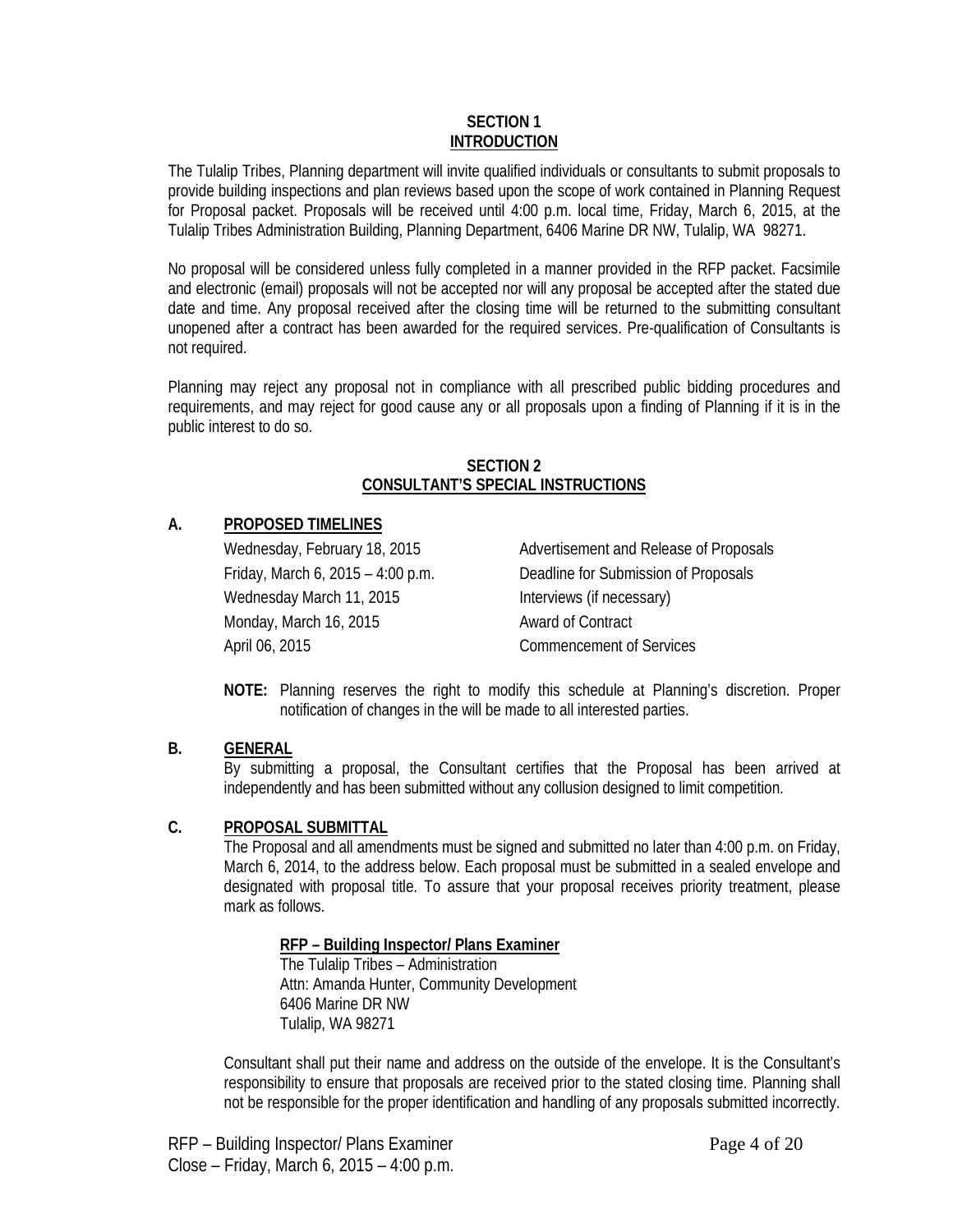Late proposals, late modification or late withdrawals shall not be considered accepted after the stated proposal opening date and time and shall be returned unopened. Facsimile and electronic (email) proposals will not be accepted.

# **D. PROTEST OF SCOPE OF WORK OR TERMS**

A Consultant who believes any details in the scope of work or terms detailed in the proposal packet and sample contract are unnecessarily restrictive or limit competition may submit a protest in writing, to the Purchasing Office. A protest may be submitted via facsimile. Any such protest shall include the reasons for the protest and shall detail any proposed changes to the scope of work or terms. The Purchasing Office shall respond to any protest and, if necessary, shall issue any appropriate revisions, substitutions, or clarification via addenda to all interested Consultants.

To be considered, protests must be received at least five (5) days before the proposal closing date. Planning shall not consider any protest against award due to the content of proposal scope of work or contract terms submitted after the established protest deadline. All protests should be directed to Amanda Hunter, Project Administrator, and be marked as follows:

# **RFP Specification/Term Protest**

The Tulalip Tribes Attn: Amanda Hunter, Planning 6406 Marine DR NW Tulalip, WA 98271

If a protest is received in accordance with section above, the proposal opening date may be extended if necessary to allow consideration of the protest and issuance of any necessary addenda to the proposal documents.

# **E. PROPOSAL SUBMISSION AND SIGNING**

All requested forms and attachments (Signature Page, Statement of Proposal, etc.) must be submitted with the Proposal and in the required format. The submission and signing of a proposal shall indicate the intention of the consultant to adhere to the provisions described in this RFP.

# **F. COST OF PREPARING A PROPOSAL**

The RFP does not commit Planning to paying any costs incurred by Consultant in the submission or presentation of a proposal, or in making the necessary studies for the preparation thereof.

# **G. INTERPRETATIONS AND ADDENDA**

All questions regarding this project proposal shall be directed to Amanda Hunter, Planning, Tulalip Tribes. If necessary, interpretations or clarifications in response to such questions will be made by issuance of an "Addendum" to all prospective Consultants within a reasonable time prior to proposal closing, but in no case less than 72 hours before the proposal closing. If an addendum is necessary after that time, Planning, at its discretion, can extend the closing date.

# **H. BUSINESS TAX/FEDERAL TAX ID REQUIRED**

A Business License is required. Title 10.10 of the Tulalip Business License Code states any business doing business in Tulalip shall comply with all applicable tribal laws, including but not limited to: Indian employment and contracting preference laws, health and sanitation laws and zoning. No contracts shall be signed prior to the obtaining a Tulalip Business License. Upon award of proposal, Consultant shall complete a W-9 form for Planning.

# **I. PLANNING PROJECT ADMINISTRATOR**

RFP – Building Inspector/ Plans Examiner Page 5 of 20 Close – Friday, March 6, 2015 – 4:00 p.m.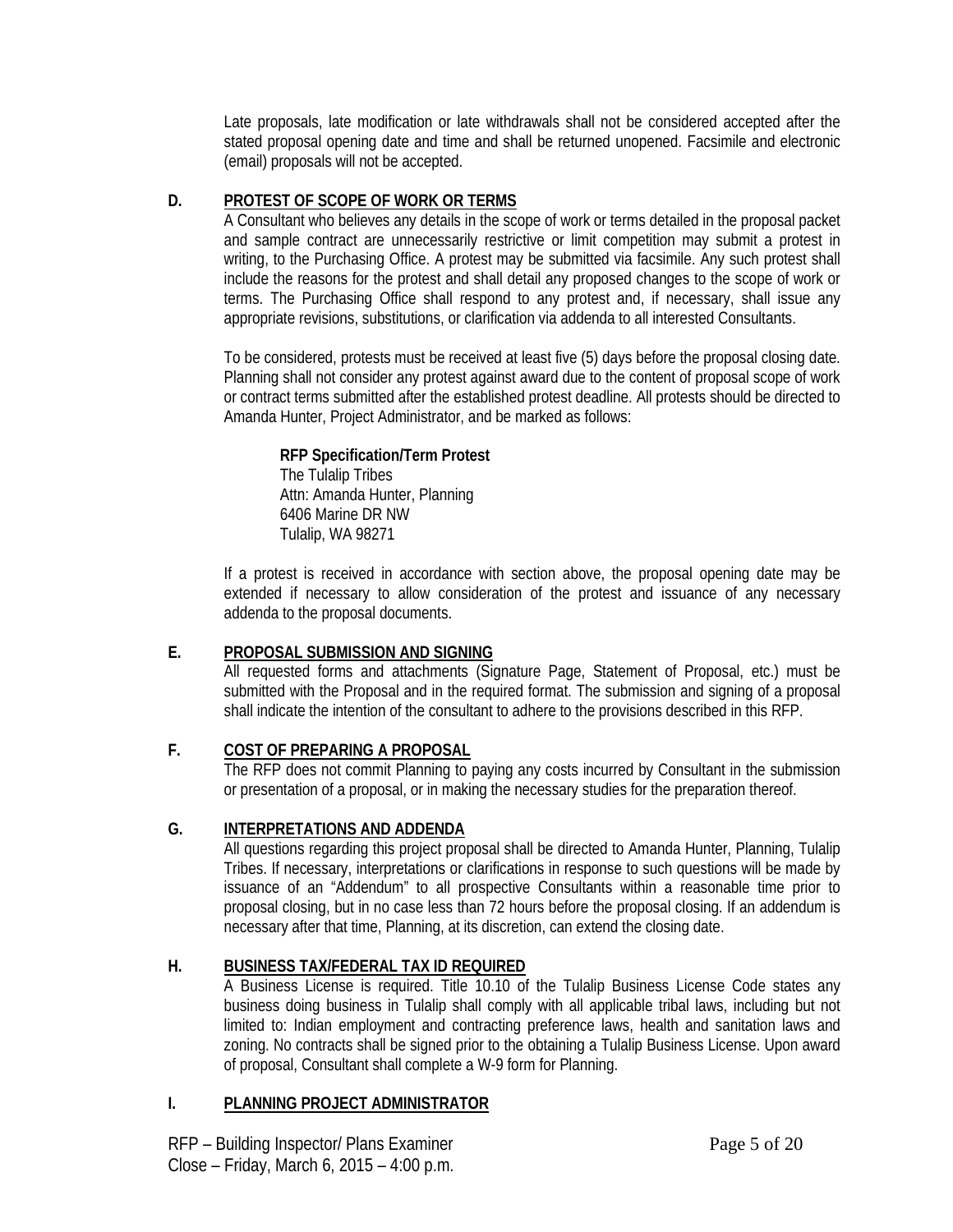Planning's Project Administrator for this work will be Amanda Hunter or designee, who may be reached by phone at (360) 716-4209 or by email at ahunter@tulaliptribes-nsn.gov.

# **J. PROPOSAL VALIDITY PERIOD**

Each proposal shall be irrevocable for a period of sixty (60) days from the Proposal Opening Date.

# **K. FORM OF CONTRACT**

A copy of Planning's standard general service contract, which Planning expects the successful consultant or individual to execute, is included as "Attachment C". The contract will incorporate the terms and conditions from this RFP document and the successful Consultant's response documents. Consultants taking exception to any of the contract terms shall submit a protest or request for change in accordance with Section 2.D "Protest of Scope of Work or Terms" or their exceptions will be deemed waived.

# **L. TERM OF CONTRACT**

The term of the contract shall be from April 6<sup>th</sup> 2015 and shall expire on December 31, 2015, with the option for a one year status quo renewal.

# **M. TERMINATION**

The contract may be terminated by mutual consent of both parties or by Tulalip Tribes at its discretion with a 30 days written notice. If the agreement is so terminated, Consultant shall be paid in accordance with the terms of the agreement.

# **N. INTERGOVERNMENTAL COOPERTIVE PURCHASING**

The consultant submitting this proposal agrees to extend identical prices and services under the same terms and conditions to all public agencies in the region. Quantities stated in this solicitation reflect Tulalip Tribes usage only.

Each participating agency shall execute its own contract with the best responsible Consultant for its requirements. Any Consultant(s), by written notification included with their proposal, may decline to extend the prices and terms of this solicitation to any and/or all other public agencies.

# **O. NON-COLLUSION**

Consultant certifies that this proposal had been arrived at independently and has been submitted without collusion designed to limit independent bidding or competition.

# **P. PUBLIC RECORD**

Any and all material submitted by Consultant shall become the property of Tulalip Tribes Planning.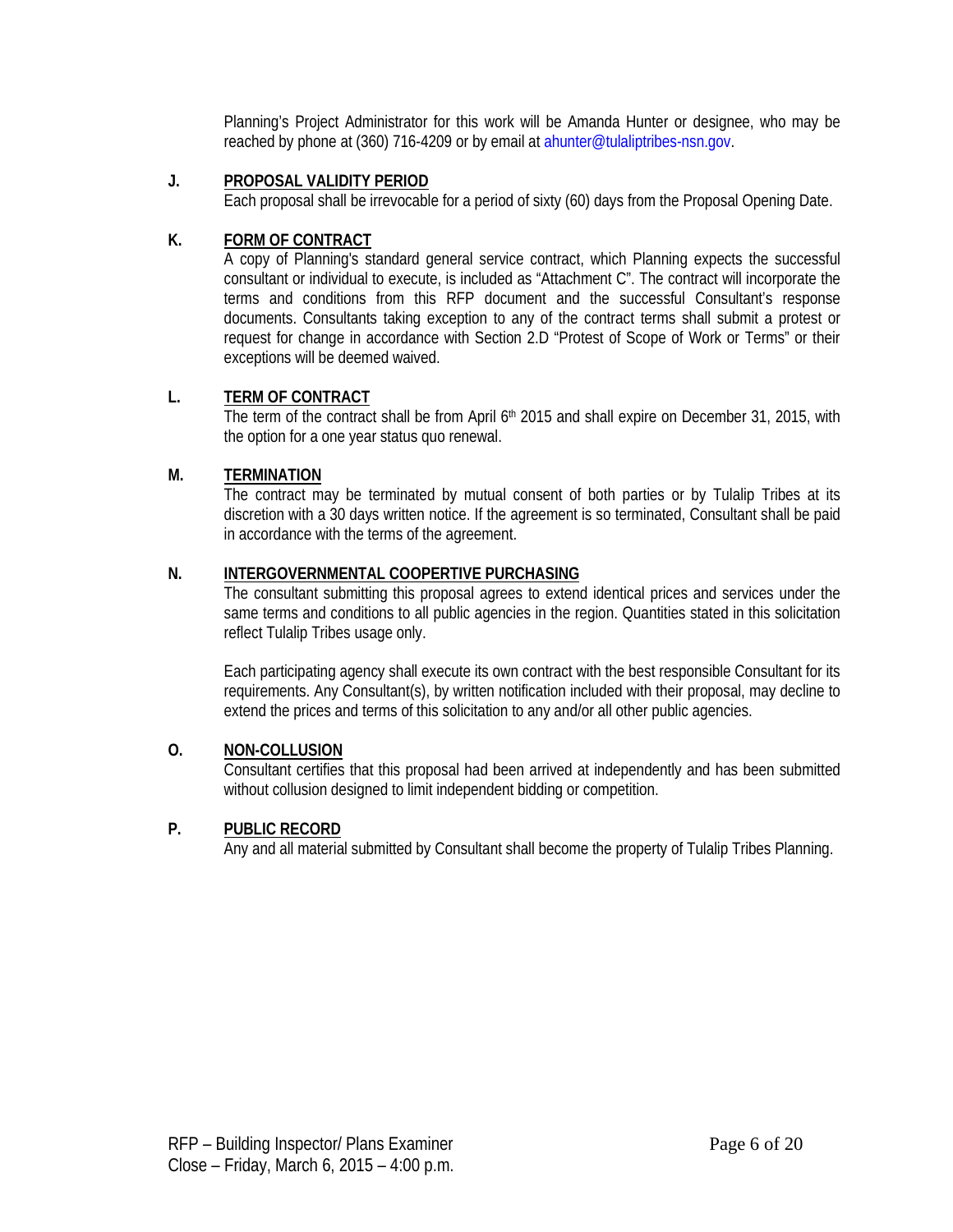#### **SECTION 3 SCOPE AND SCHEDULE OF WORK**

Work shall include, but shall not be limited to the following:

#### **A. SCOPE OF WORK**

Consultant shall perform services under the direction of the Contract Officer.

- Reviewing building plans and other related plans and specifications for commercial and residential structures to determine conformance with governing codes, requirements and relevant codes and laws.
- Inspect commercial and/or residential structures for compliance with the Uniform Building Code and Uniform Fire Code, as adopted into tribal law.
- Provide written reports and recommendations for action to the Planning Department Planning Office, regarding compliance with such laws;
- Provide expert and other testimony before any court or commission at the direction of the Contract Officer.
- Issue when necessary, appropriate enforcement orders consistent with Tulalip law and the Tulalip Building Inspection Officer duties.
- Construction documents are to be picked up at the Department, 6406 Marine DR NW, Tulalip, during the hours of Monday through Friday, 8:00 a.m. to 4:00 p.m.
- Construction documents must be returned upon completion of plan examination.
- Draft nonconformance communication documents must be prepared in Microsoft Word format and delivered via e-mail no later than twelve calendar days from notification by Planning of services required.
- Services shall include, when necessary, meeting with the planners for plan approval at the offices of the Department.
- Provide any necessary plan reviews requested by Tulalip in a timely manner;
- Provide written reports of such plan reviews to Tulalip;
- When necessary, coordinate verbally or in writing with the Associate Planners, Senior Planner, Tulalip Planning Commission, Executive Director of Public Works or others;
- When necessary, appear at meetings of the Tulalip Planning Commission or Tulalip Board of Directors.
- Maintain, in good standing, a Master Plans Examiner Certification.
- Maintain professional liability insurance; and
- The party or consultant shall be responsible for all materials and services used during the course of reviewing plans and preparing reports. Such materials and services shall include, but are not limited to: paper; office supplies; reference books and materials; photocopying; telephone, facsimile and internet services; and similar materials and services.
- Other work as may be authorized by and agreed to between Planning Staff and Consultant.

# **B. CONSULTANT'S REPRESENTATIVE**

Before starting work, the Consultant shall designate an authorized representative in writing, who shall have complete authority to represent and to act for the Consultant in all directions given by Planning's Contract Administrator or designee. The Consultant or the authorized representative shall give efficient supervision to the work, using the best skill and personal attention to the prosecution of the work.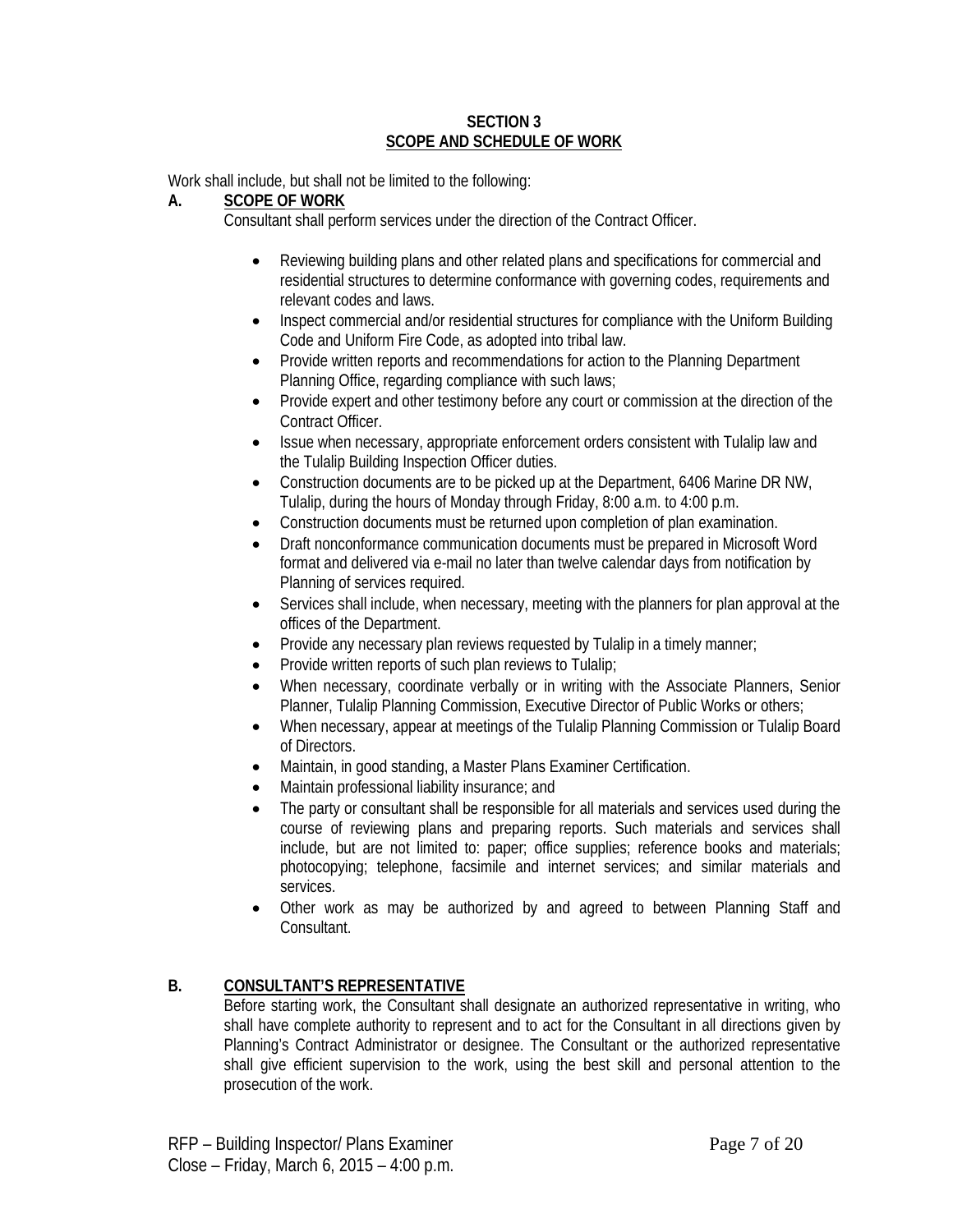Upon written request by Planning's Contract Administrator, the Consultant shall promptly remove incompetent, careless or negligent employees or agents from performing work under this Contract. Failure to comply with such request is sufficient grounds for termination of the Contract.

# **C. RESPONSIBILITY OF THE CONSULTANT**

The Consultant shall do all the work and furnish all labor, materials, supervision, inspections, equipment, tools and machines necessary for the performance and completion of the inspections in accordance with the Contract within the specified time.

Consultant shall employ only competent, skillful persons to do the work. Consultant shall keep competent, supervisory personnel to monitor work performed under the Contract. Consultant shall give efficient supervision to the work using the highest level of skill and attention.

Consultant shall provide adequate supervision and staff to ensure continuity in inspections preformed as set forth in this contract and maintain a direct line of communication with Planning's Contract Administrator or designee. Consultant shall also provide a 24-hour phone number to be used for emergency purposes.

#### **SECTION 4 PROPOSAL CONTENT AND FORMAT**

# **A. FORMAT**

To provide a degree of consistency in review of the written proposals, consultants are requested to prepare their proposals in the standard format specified below.

# **1. Title Page**

Consultant should identify the RFP subject, name and title of contact person, address, telephone number, fax number, email address and date of submission.

# **2. Transmittal Letter**

The transmittal letter should be not more than two (2) pages long and should include as a minimum the following:

- **a.** A brief statement of the Consultant's understanding of the project and services to be performed;
- **b.** A positive commitment to perform the services within the time period specified, starting and completing the project within the deadlines stated in this RFP; and The names of persons authorized to represent the Consultant, their title, address and telephone number (if different from the individual who signs the transmittal letter).

# **3. Consultant Qualifications**

- **a.** Background of the individual/ consultant. This should include a brief history of the individual/ consultant and types of services the consultant is qualified to perform.
- **b.** Qualifications of the consultant in performing this type of work. This should include examples of related experience and references for similar studies and projects.

# **4. Project Understanding, Approach**

**a.** Submit a work plan to accomplish the scope of work defined in the section entitled "Scope and Schedule of Work" in this RFP. The work plan should include time estimates (in hours) for each significant segment of the project and the staff

RFP – Building Inspector/ Plans Examiner Page 8 of 20 Close – Friday, March 6, 2015 – 4:00 p.m.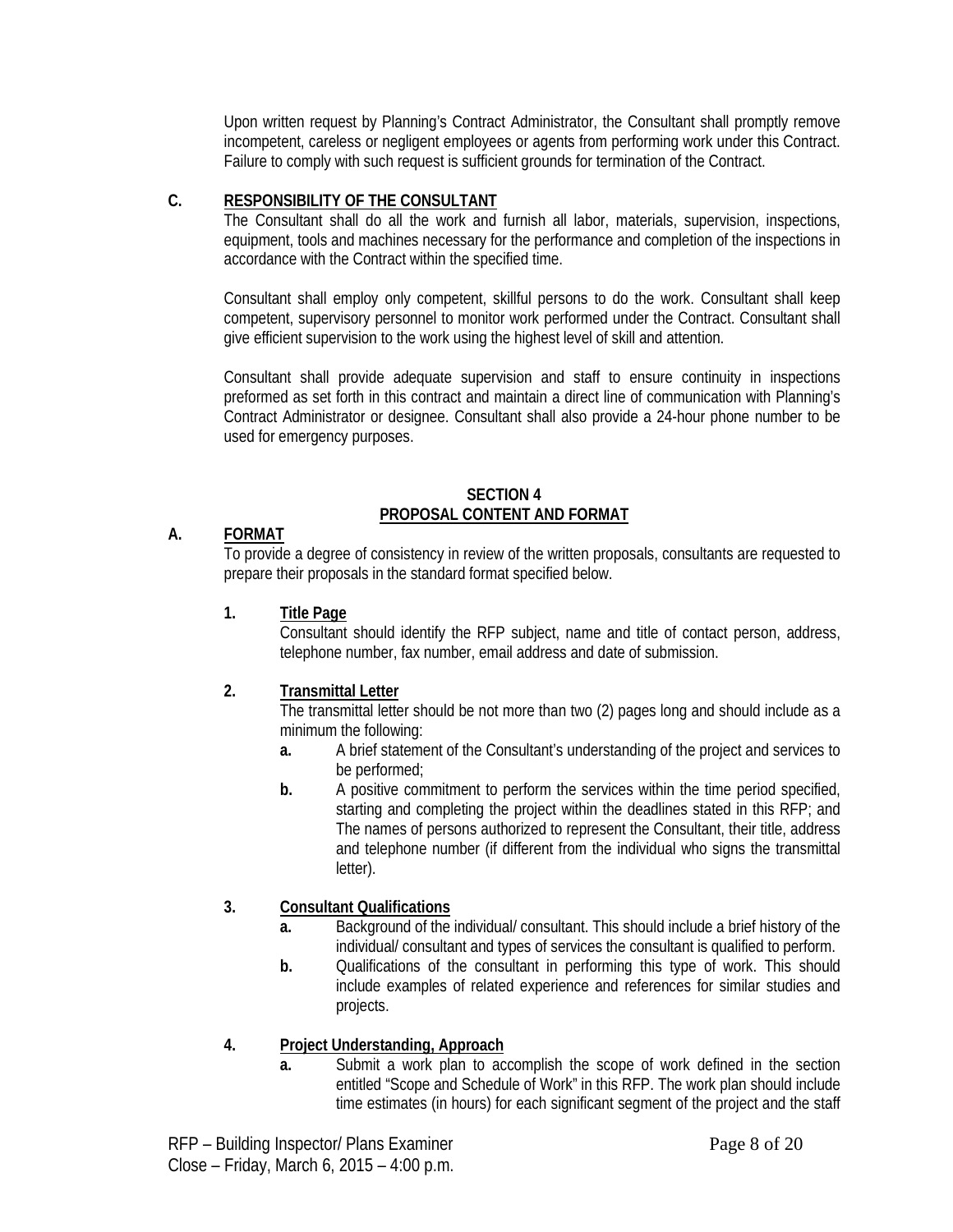level to be assigned. Where possible, individual staff members should be named and their titles provided. The planned use of specialists (if any) should be described.

# **5. Cost Proposal Compensation**

The proposed fee structure should include the complete breakout for the Consultant's costs to provide services under the subsequent contract.

# **B. ADDITIONAL SERVICES**

Provide a brief description of any other services that your consultant could provide Planning and an approximation of the hourly charge for each service of this type. Such services would be contracted for on an "as needed" basis, to be provided and billed for separately.

# **C. ADDITIONAL INFORMATION**

Please provide any other information you feel would help the Selection Committee evaluate your consultant for this project.

# **D. REFERENCES**

Consultant must demonstrate successful past performance of the consultant's ability to provide services as set forth in this specification. Consultants must detail three (3) references to document experience. One (1) of the three references are to be a government agency. References must be detailed in Attachment B "Statement of Proposal"

# **E. DISPUTES**

Should any doubt or difference of opinion arise between Planning and a Consultant as to the items to be furnished hereunder or the interpretation of the provisions of this RFP, the decision of Planning shall be final and binding upon all parties.

# **F. TULALIP PERSONNEL**

No Officer, agent, consultant or employee of Planning shall be permitted any interest in the contract.

# **SECTION 5 PROPOSAL EVALUATION PROCEDURES**

# **A. SELECTION AND EVALUATION PROCESS**

A Selection Committee assembled by Planning will review the written proposals. Proposals will be evaluated to determine which ones best meet the needs of Planning. After meeting the mandatory requirements, the proposals will be evaluated on both their technical and fee aspects. The Selection Committee will select the Consultant which best meets Planning's needs based upon its evaluation of a consultants proposal. Proposals will be evaluated in accordance with the following:

- **1. Completed Proposal submitted on time**
- **2. An original plus three (3) copies of the complete proposal**
- **3. Transmittal letter**
- **4. Consultant's Qualifications (20 points)**
- **5. Project Understanding, Approach, and Proposed Schedule (40 points)**
- **6. Cost Proposal (40 points)**
	- **TOTAL EVALUATION POINTS 100 POINTS**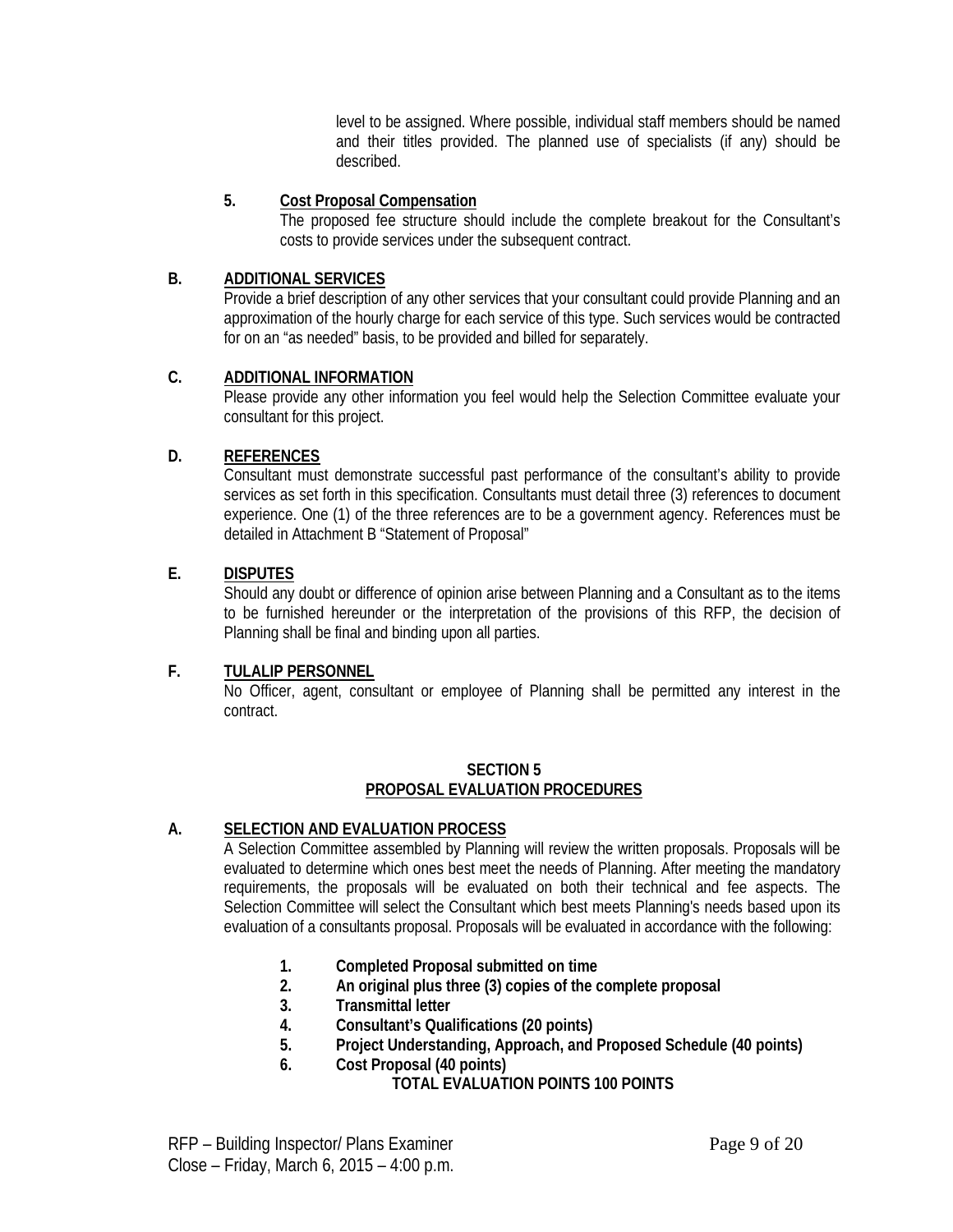# **B. PRESENTATION/ INTERVIEW**

At the option of Planning, the top scoring Consultant (based on the detailed criteria points) may be asked to make a presentation of their proposal to the Selection Committee. This will provide an opportunity to clarify or elaborate on the proposal, but will not, in any way provide an opportunity to change any fee amount originally proposed. Planning's Project Administrator will schedule the time and location of these presentations and notify the selected consultant. If Planning elects to conduct a presentation/interview process, 25 criteria points will be assigned to the process and will be added to the participating Consultants' total points.

# **C. INVESTIGATION OF REFERENCES**

Planning reserves the right to investigate references and the past performance of any Consultant with respect to its successful performance of similar projects, compliance with specifications and contractual obligations, its completion or delivery of a project on schedule and its lawful payment of employees and workers. The hourly unit cost detailed in the contract shall be applied to any additional streets.

# **D. CLARIFICATION OF PROPOSALS**

Planning reserves the right to obtain clarification of any point in regards to a proposal or to obtain additional information necessary to properly evaluate or particular proposal. Failure of a Consultant to respond to such a request for additional information or clarification could result in rejection of their proposal.

# **E. RESERVATION IN EVALUATION**

The Selection Committee reserves the right to either: (a) request "Best and Final Offers" from the two finalist consultants and award to the lowest priced or (b) to reassess the proposals and award to the vendor determined to best meet the overall needs of Planning.

# **F. INTENT OF AWARD**

Upon review of the proposals submitted, Planning may negotiate a scope of work and a general services contract with one consultant, or may select one or more consultants for further consideration.

# **G. PROTEST OF AWARD**

Any adversely affected Consultant has seven (7) calendar days from the date of the written notice of award to file a written protest.

# **H. PROPOSAL REJECTION**

Planning reserves the right to:

- **1.** Reject any or all proposals not in compliance with all public procedures and requirements;
- **2.** Reject any proposal not meeting the specifications set forth herein;
- **3.** Waive any or all irregularities in proposals submitted;
- **4.** In the event two or more proposals shall be for the same amount for the same work, the Planning shall to make a presentation of their proposal;
- **5.** Reject all proposals;
- **6.** Award any or all parts of any proposal; and
- **7.** Request references and other data to determine responsiveness.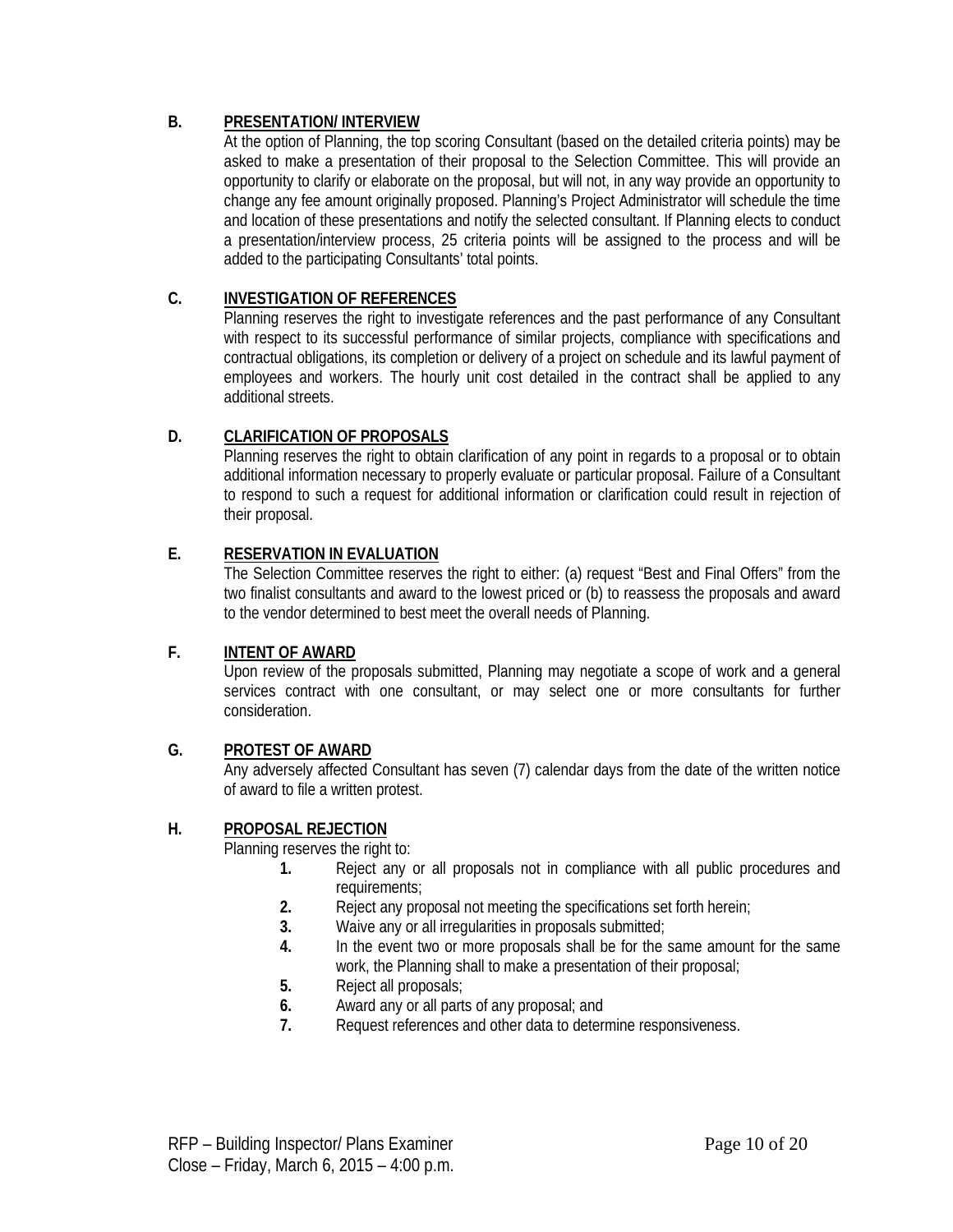#### **SECTION 6 PROPOSAL CERTIFICATIONS**

#### **\*\*\*\*\*\*\*\*\*\*\*\*\*\*\*\*\*\*\*\*\*\*\*\*\*\*\*\*\*\*\*\*\*\*\*\*\*\*\*\*\*\*\*\*\*\*\*\*\*\*\*\*\*\*\*\*\*\*\*\*\*\*\*\*\*\*\***

#### **Non-discrimination Clause**

The Consultant agrees not to discriminate against any client, employee or applicant for employment or for services, because of race, color, religion, sex, national origin, handicap or age with regard to, but not limited to, the following: employment upgrading, demotion or transfer; recruitment or recruitment advertising; layoffs or termination; rates of pay or other forms of compensation; selection for training; rendition of services. It is further understood that any Consultant who is in violation of this clause shall be barred from receiving awards of any purchase order from Planning, unless a satisfactory showing is made that discriminatory practices have terminated and that a recurrence of such acts is unlikely.

| <b>Resident Certificate</b>                                                                                                                                                         |  |
|-------------------------------------------------------------------------------------------------------------------------------------------------------------------------------------|--|
| Please Check One:                                                                                                                                                                   |  |
| Resident Vendor: Vendor has paid unemployment taxes and income taxes in this state during the last<br>twelve calendar months immediately preceding the submission of this proposal. |  |
| 0r<br><b>Non-resident Vendor:</b> Vendor does not qualify under requirement stated above.                                                                                           |  |
|                                                                                                                                                                                     |  |
|                                                                                                                                                                                     |  |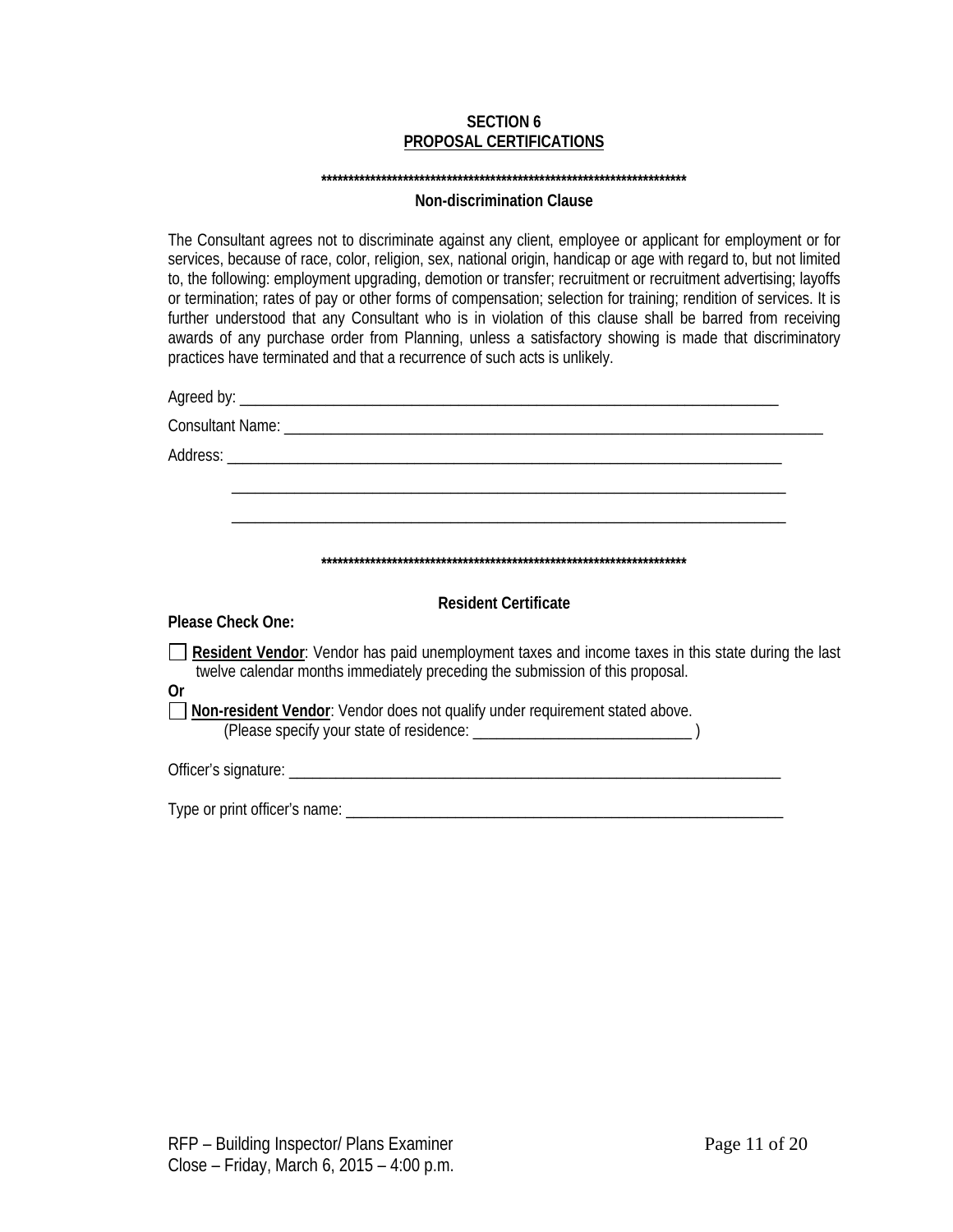#### **SECTION 7 SIGNATURE PAGE THE TULALIP TRIBES REQUEST FOR PROPOSAL BUILDING INSPECTOR/ PLANS EXAMINER**

The undersigned proposes to perform all work as listed in the Specification section, for the price(s) stated; and that all articles supplied under any resultant contract will conform to the specifications herein,

The undersigned agrees to be bound by all applicable laws and regulations, the accompanying specifications and by the Tulalip Tribes policies, ordinances and regulations.

The undersigned, by submitting a proposal, represents that:

- A) The Consultant has read and understands the specifications.
- B) Failure to comply with the specifications or any terms of the Request for Proposal may disqualify the Consultant as being non-responsive.

The undersigned certifies that the proposal has been arrived at independently and has been submitted without any collusion designed to limit competition.

The undersigned certifies that all addenda to the specifications has been received and duly considered and that all costs associated with all addenda have been included in this proposal:

Addenda: No. \_\_\_\_\_\_\_\_\_\_\_\_\_\_ through No. \_\_\_\_\_\_\_\_\_\_ inclusive.

We therefore offer and make this proposal to furnish services at the price(s) indicated herein in fulfillment of the attached requirements and specifications of Planning.

| Telephone Number: ________________________                                    |             | Fax Number: _____________________ |
|-------------------------------------------------------------------------------|-------------|-----------------------------------|
|                                                                               |             | Date:                             |
| (Signature of Authorized Official. If partnership, signature of one partner.) |             |                                   |
|                                                                               |             |                                   |
|                                                                               |             |                                   |
| (Corporate Officer)                                                           |             |                                   |
| $\Box$ Corporation                                                            | Partnership | Individual                        |
|                                                                               |             |                                   |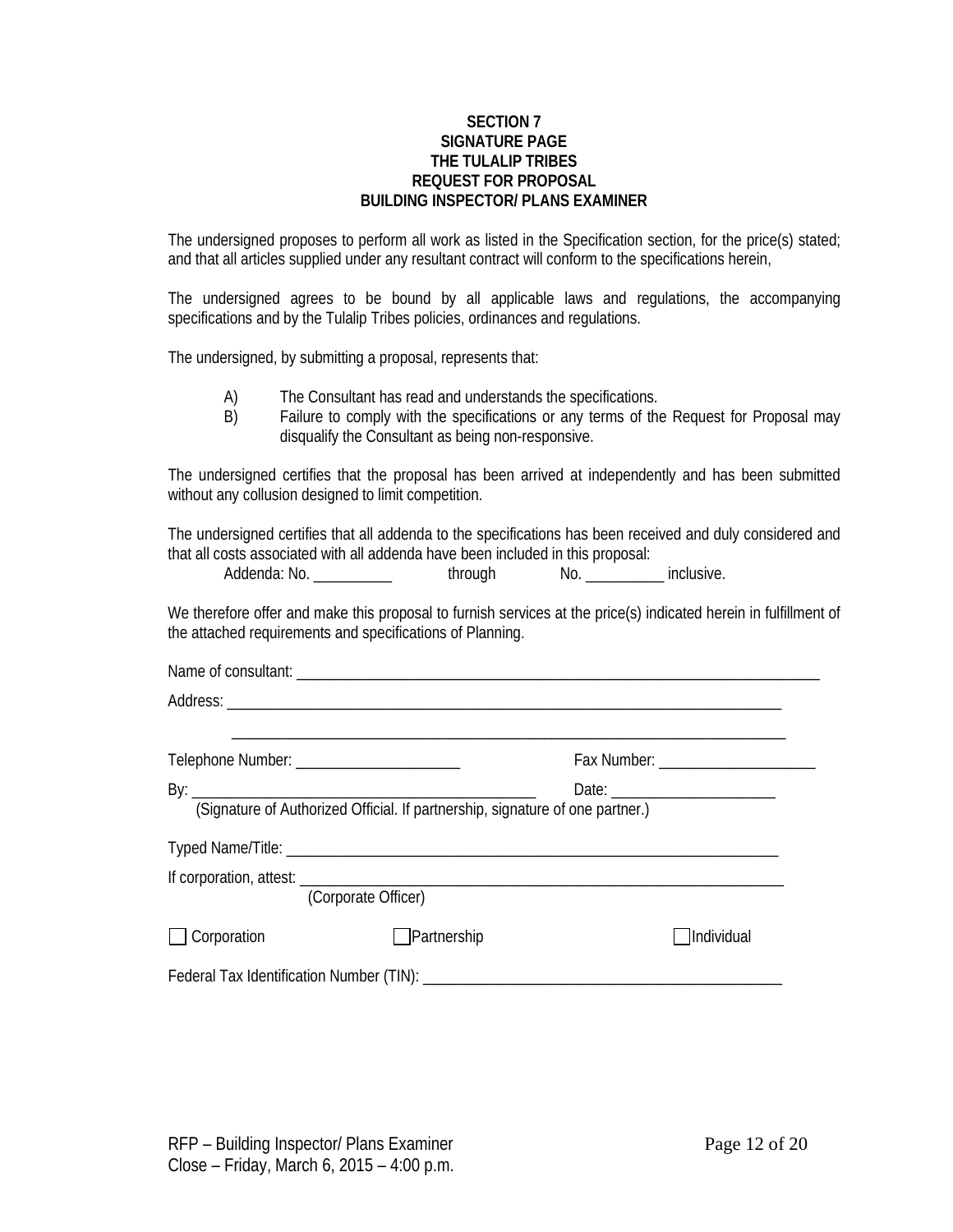#### **ATTACHMENT A STATEMENT OF PROPOSAL THE TULALIP TRIBES REQUEST FOR PROPOSAL BUILDING INSPECTOR/ PLANS EXAMINER**

|                                                 | accepts all the terms and conditions contained in Planning's Request for Proposal for Building Inspections<br>and Plan Examiner and the attached general services contract (Attachment C): |                     |
|-------------------------------------------------|--------------------------------------------------------------------------------------------------------------------------------------------------------------------------------------------|---------------------|
| Signature of authorized representative          |                                                                                                                                                                                            | Date                |
| Type or print name of authorized representative |                                                                                                                                                                                            | Telephone Number    |
|                                                 | Type or print name of person(s) authorized to negotiate contracts                                                                                                                          | Telephone Number    |
|                                                 | <b>REFERENCES</b>                                                                                                                                                                          |                     |
| Reference #1                                    |                                                                                                                                                                                            | Telephone Number    |
| Project Title and Location                      |                                                                                                                                                                                            | <b>Contact Name</b> |
| Reference #2                                    |                                                                                                                                                                                            | Telephone Number    |
| Project Title and Location                      |                                                                                                                                                                                            | <b>Contact Name</b> |
| Reference #3                                    |                                                                                                                                                                                            | Telephone Number    |
| Project Title and Location                      |                                                                                                                                                                                            | <b>Contact Name</b> |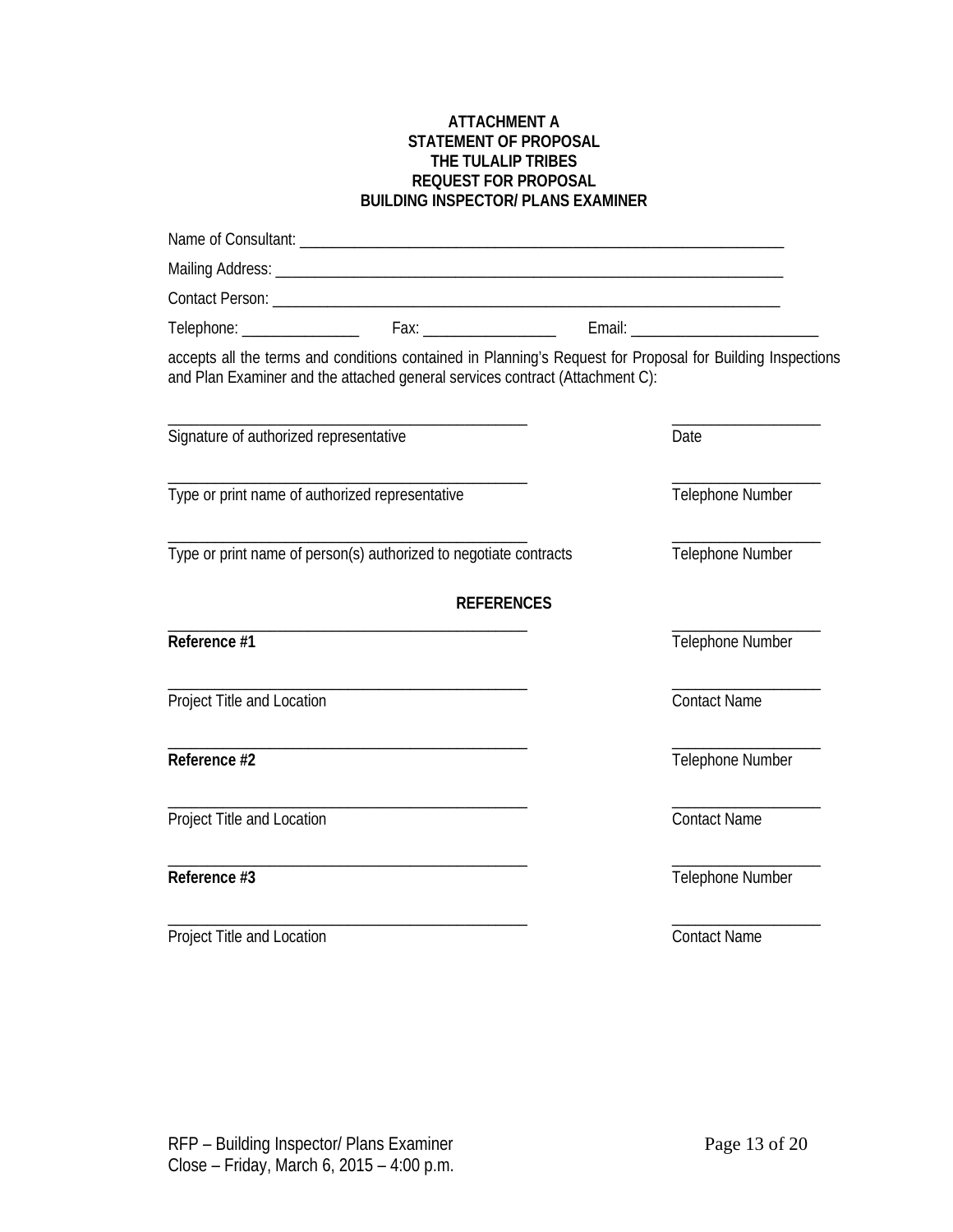#### **ATTACHMENT B COST PROPOSAL THE TULALIP TRIBES REQUEST FOR PROPOSAL BUILDING INSPECTOR/ PLANS EXAMINER**

This proposal must be signed in ink by an authorized representative of the proposing consultant. Any alterations or erasures to the proposal must be initialed in ink by the undersigned authorized representative.

**Project:** BUILDING INSPECTOR/ PLANS EXAMINER

**Proposal Due Date:** March 6, 2015 – 4:00 p.m.

**Name of Submitting Consultant: \_\_\_\_\_\_\_\_\_\_\_\_\_\_\_\_\_\_\_\_\_\_\_\_\_\_\_\_\_\_\_\_\_\_\_\_\_\_\_\_\_\_\_\_\_\_\_\_\_\_\_\_\_\_\_\_**

All hours and volumes listed below are high-side estimates of an annual total. Please list line items in terms of numerical dollar figures and then grand total in both words and numerical dollar figures. These estimates are used to evaluate proposals and for that sole purpose only. All payments resulting from any subsequent contract shall be based upon the unit pricing contained herein, not the estimated annual totals.

| <b>Plan Review costs</b> |  |
|--------------------------|--|
| <b>Inspection Costs</b>  |  |
|                          |  |

**Grand Total: \_\_\_\_\_\_\_\_\_\_\_\_\_\_\_\_\_\_\_\_\_\_\_\_\_\_\_\_\_\_\_\_\_\_\_\_\_\_\_\_\_\_\_\_\_\_\_ and \_\_\_\_\_/100 Dollars**

**Authorized Signature: \_\_\_\_\_\_\_\_\_\_\_\_\_\_\_\_\_\_\_\_\_\_\_\_\_\_\_\_\_**

**Printed Name & Title: \_\_\_\_\_\_\_\_\_\_\_\_\_\_\_\_\_\_\_\_\_\_\_\_\_\_\_\_\_**

**Date: \_\_\_\_\_\_\_\_\_\_\_\_\_\_\_\_\_\_\_\_\_\_\_\_\_\_\_\_\_**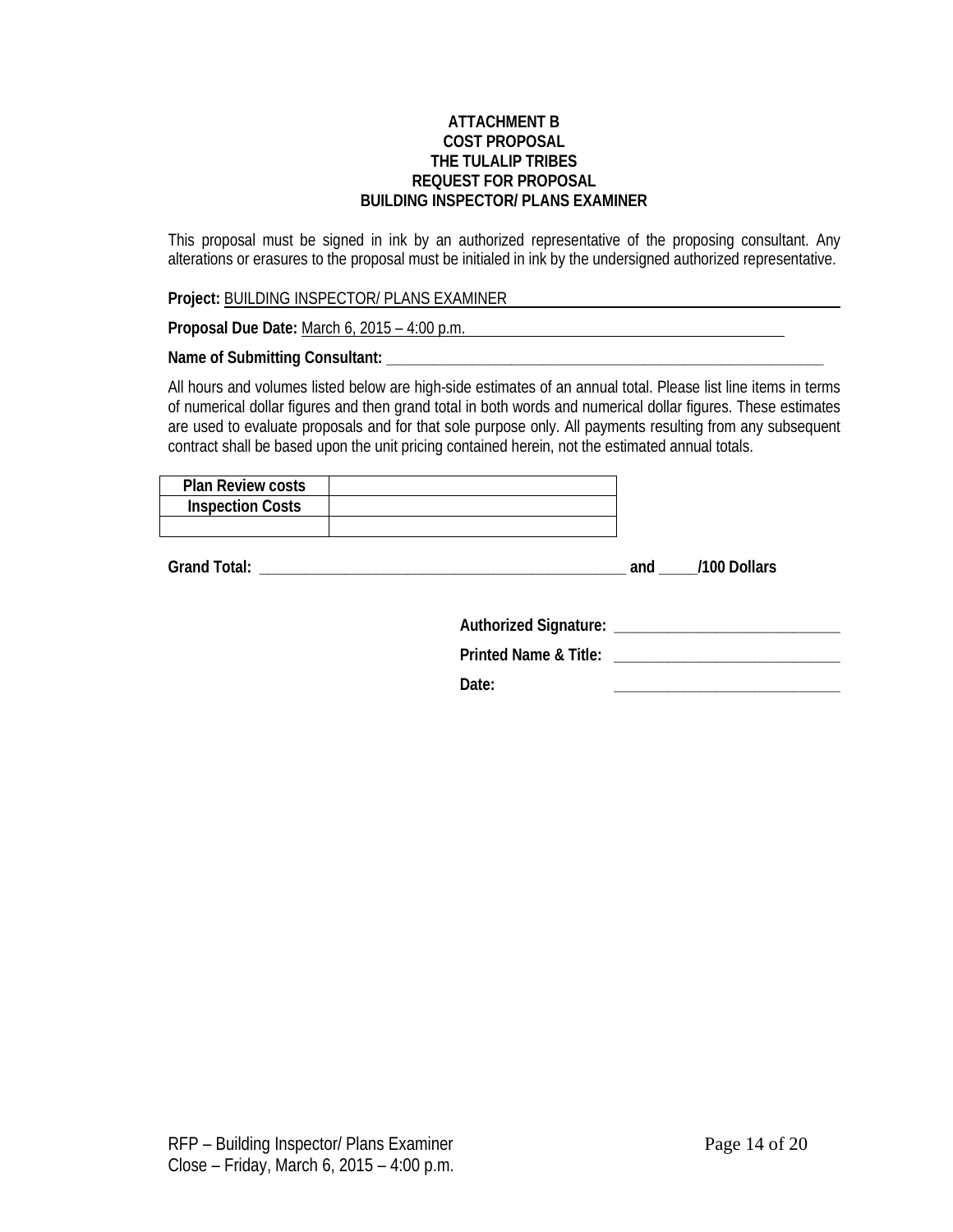#### **ATTACHMENT C THE TULALIP TRIBES AGREEMENT FOR SERVICES RELATED TO BUILDING INSPECTOR/ PLANS EXAMINER**

**This Agreement** made and entered into this \_\_\_\_\_\_\_\_\_\_\_ of April, 2015 by and between the Tulalip Tribes, Planning Department, hereinafter called "Planning", and \_\_\_\_\_\_\_\_\_\_\_\_\_\_\_\_\_\_\_\_\_\_\_\_\_\_\_\_\_\_, hereinafter called "Consultant", collectively known as the "Parties."

#### **RECITALS**

**Whereas**, Consultant has submitted a bid or proposal to Planning to provide specific services; and

**Whereas**, Consultant is in the business of providing specific services and is aware of the purposes for which Planning requires the services; and

**Whereas**, Planning and Consultant wish to enter into a contract under which Planning shall purchase the services described in Consultant's bid or proposal;

**Therefore**, The Parties agree as follows:

#### **1. SERVICES TO BE PROVIDED**

Consultant shall perform services under the direction of the Contract Officer. The services to be provided by the Consultant under this Contract shall be as follows:

- a. Reviewing building plans and other related plans and specifications for commercial and residential structures to determine conformance with governing codes, requirements and relevant codes and laws.
- b. Inspect commercial and/or residential structures for compliance with the Uniform Building Code and Uniform Fire Code, as adopted into tribal law.
- c. Provide written reports and recommendations for action to the Planning Department Planning Office, regarding compliance with such laws;
- d. Provide expert and other testimony before any court or commission at the direction of the Contract Officer.
- e. Issue when necessary, appropriate enforcement orders consistent with Tulalip law and the Tulalip Building Inspection Officer duties.
- f. Construction documents are to be picked up at the Department, 6406 Marine DR NW, Tulalip, during the hours of Monday through Friday, 8:00 a.m. to 4:00 p.m.
- g. Construction documents must be returned upon completion of plan examination.
- h. Draft nonconformance communication documents must be prepared in Microsoft Word format and delivered via e-mail no later than twelve calendar days from notification by Planning of services required.
- i. Services shall include, when necessary, meeting with the planners for plan approval at the offices of the Department.
- j. Provide any necessary plan reviews requested by Tulalip in a timely manner;
- k. Provide written reports of such plan reviews to Tulalip;
- l. When necessary, coordinate verbally or in writing with the Associate Planners, Senior Planner, Tulalip Planning Commission, Executive Director of Public Works or others;
- m. When necessary, appear at meetings of the Tulalip Planning Commission or Tulalip Board of Directors.
- n. Maintain, in good standing, a Master Plans Examiner Certification.
- o. Maintain professional liability insurance; and

RFP – Building Inspector/ Plans Examiner **Page 15 of 20** Page 15 of 20 Close – Friday, March 6, 2015 – 4:00 p.m.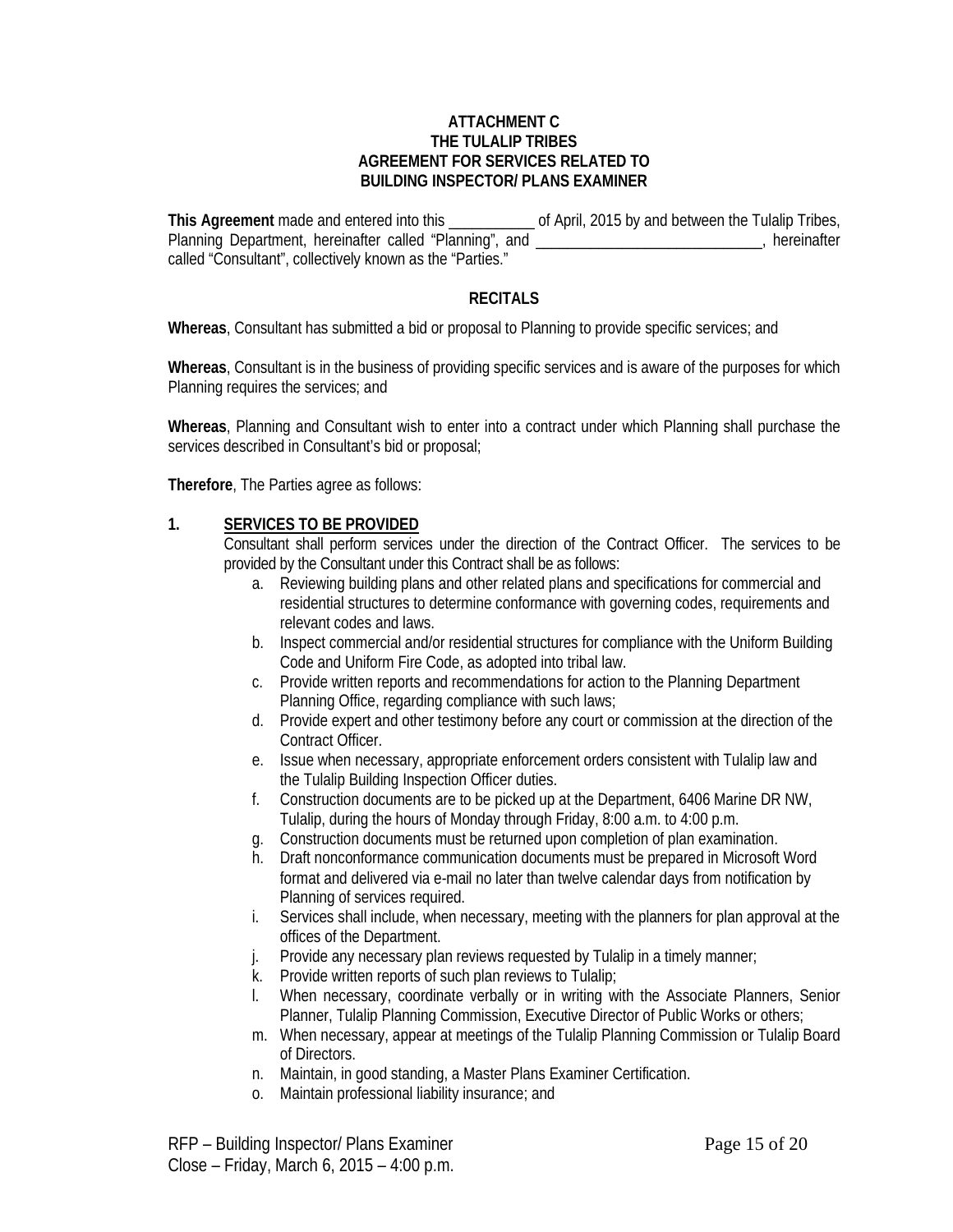- p. The party or consultant shall be responsible for all materials and services used during the course of reviewing plans and preparing reports. Such materials and services shall include, but are not limited to: paper; office supplies; reference books and materials; photocopying; telephone, facsimile and internet services; and similar materials and services.
- q. Other work as may be authorized by and agreed to between Planning Staff and Consultant..

# **2. EFFECTIVE DATE AND DURATION**

Consultant shall initiate services upon receipt of Planning's notice to proceed, together with an executed copy of this Agreement. This Agreement shall become effective upon the date of execution and shall expire on December 31, 2015, unless otherwise terminated or extended, in writing and signed by both parties. All services shall be completed prior to the expiration of this Agreement.

# **3. COMPENSATION**

Planning agrees to pay Consultant an amount not exceeding \_\_\_\_\_\_\_\_\_\_\_\_\_\_\_\_\_\_\_\_\_\_\_\_\_\_\_\_

and and and those dollars \$ and those services and those services described herein. Payment shall be based upon the following applicable terms:

- **A.** Payment will be made in installments based on Consultant's invoice, subject to the approval by Planning, and not more frequently than monthly. Payment shall be made only for work actually completed as of the date of invoice.
- **B.** Consultant's invoice shall include a detailed cost breakout of the following contract components each month:
	- 1. Length of time for inspection,
	- 2. Permit number,
	- 3. Date of inspection
	- 4. Plan Review business name and permit number
	- 5. Inspection performed, and If inspection was passed or if it failed
- **C.** Payment by Planning shall release Planning from any further obligation for payment to Consultant, for services performed or expenses incurred as of the date of the invoice. Payment shall not be considered acceptance or approval of any work or waiver of any defects therein.
- **D.** Consultant shall not permit any lien or claim to be filed or prosecuted against the Tulalip Tribes and Planning on any account of any labor or material furnished.
- **E.** Consultant is an independent Consultant and not an employee of the Tribes. Consultant is and shall be responsible for and hold Tribes harmless from payment of all applicable taxes, fees or other payments required to be paid to any government by Consultant as a result of payments by Tribes to Consultant under this contract.
- **F.** The parties agree that the laws of the Tribes shall apply to the interpretation and enforcement of this contract. Nothing in this contract constitutes or shall be construed as a waiver of sovereign immunity of the Tribes, its subordinate entities officers, directors or employees.
- **G.** Consultant shall abide by all applicable laws and regulations in his performance of work by obtaining all required applicable licenses, permits or other governmental authorizations necessary for said performance.
- **H.** Consultant shall not discriminate against any employee or applicant for employment on the basis of race, color, religion, age, sex, national origin or handicap, with regard to employment. For work performed under this contract, Consultant shall comply with applicable provisions of the Tribal Employment Rights Ordinance, #60.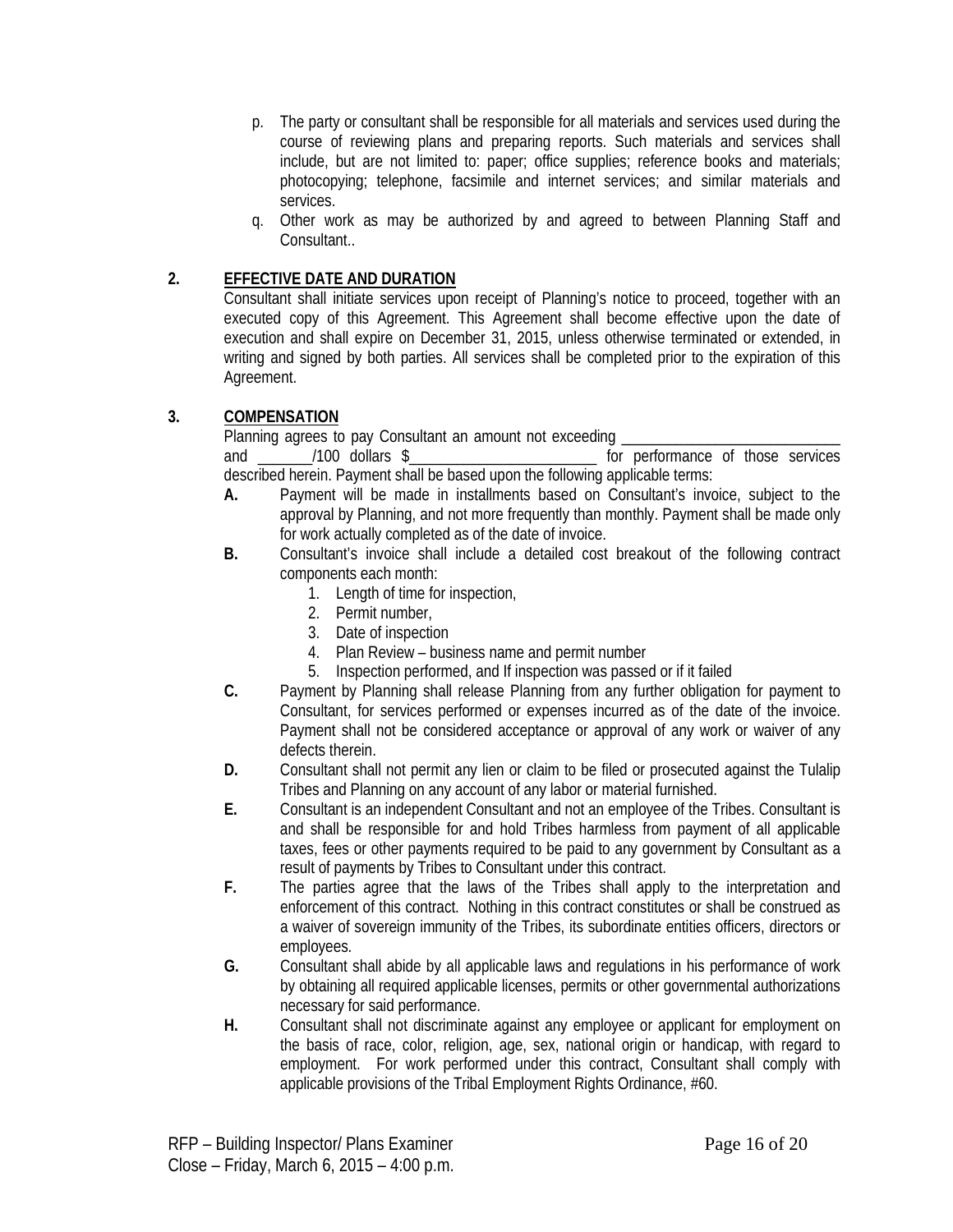- **I.** Consultant shall promptly, as due, make payment to any person, co-partnership, association or corporation, furnishing medical, surgical, hospital care or other needed care and attention incident to sickness or injury to the employees of Consultant or all sums which Consultant agrees to pay for such services and all moneys and sums which Consultant collected or deducted from the wages of employees pursuant to any law, contract or agreement for the purpose of providing or paying for such service.
- **J.** Planning certifies that sufficient funds are available and authorized for expenditure to finance costs of this contract.

# **4. ASSIGNMENT/DELEGATION**

Neither party shall assign or transfer any interest in or duty under this Agreement without the written consent of the other and any attempted assignment or transfer without the written consent of the other party shall be invalid.

# **5. SUBMITTING BILLS AND MAKING PAYMENTS**

All notices and bills shall be made in writing and may be given by personal delivery, mail or fax. Payments may be made by personal delivery, mail, or electronic transfer. The following addresses shall be used to transmit notices, bills, payments, and other information:

| <b>The Tulalip Tribes</b>            | (CONSULTANT)   |
|--------------------------------------|----------------|
| Attn: Amanda Hunter                  | Attn:          |
| Address: 6406 Marine DR NW,          | Address:       |
| Tulalip WA 98271                     |                |
| Phone: (360) 716-4209                | Phone:         |
| Fax: (360) 716-0179                  | Fax:           |
| Email: ahunter@tulaliptribes-nsn.gov | Email Address: |

# **6. TERMINATION**

The parties agree that any decision by either party to terminate this Agreement before December 31, 2015, shall be accompanied by thirty (30) days written notice to the other party prior to the date termination would take effect. There shall be no penalty for early termination. If Planning terminates the contract pursuant to this paragraph, it shall pay Consultant for services rendered prorated to the date of termination.

# **7. ACCESS TO RECORDS**

Planning shall have access to such books, documents, papers and records of Consultant as are directly pertinent to this Agreement for the purpose of making audit, examination, excerpts and transcripts.

# **8. FORCE MAJEURE**

Neither Planning nor Consultant shall be considered in default because of any delays in completion and responsibilities hereunder due to causes beyond the control and without fault or negligence on the part of the parties so disenabled, including but not restricted to, natural disaster, war, civil unrest, volcano, earthquake, fire, flood, epidemic, quarantine restriction, area-wide strike, freight embargo, unusually severe weather or delay of subConsultant or supplies due to such cause; provided that the parties so disenabled shall within ten (10) days from the beginning of such delay, notify the other party in writing of the cause of delay and its probable extent. Such notification shall not be the basis for a claim for additional compensation. Each party shall, however, make all reasonable efforts to remove or eliminate such a cause of delay or default and shall, upon cessation of the cause, diligently pursue performance of its obligation under the Agreement.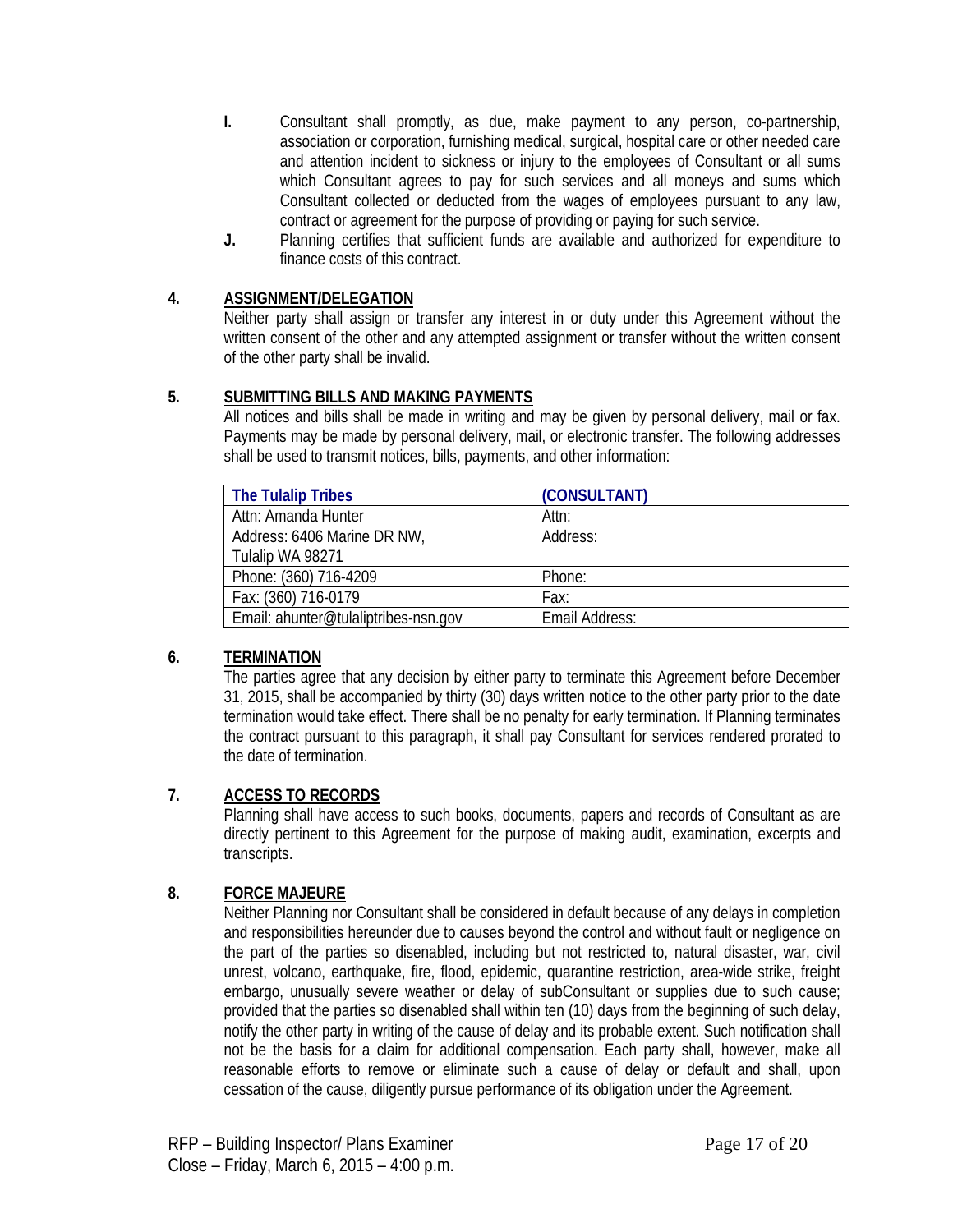# **9. NON-DISCRIMINATION**

Consultant agrees to comply with all applicable requirements of federal and tribal civil rights and rehabilitation statues, rules, and regulations. Consultant also shall comply with the Americans with Disabilities Act of 1990, and all regulations and administrative rules established pursuant to those laws.

# **10. INDEMNITY/HOLD HARMLESS**

Consultant shall defend, indemnify and hold harmless Tulalip Tribes, Tulalip Tribes' officers, employees, agents and representatives from and against all liability, claims, demands, judgments, penalties, and causes of action of any kind or character, or other costs, and expenses, including reasonable attorneys' fees, to the extent such claims, losses, damages, or expenses by the wrongful or negligent acts, are caused errors, or omissions in services provided pursuant to this Agreement by Consultant, its officers, employees, agents and subConsultants. In the event claims, losses, damages, or expenses are caused by the joint or concurrent negligence of the Tribes and Consultant, they shall be borne by each party in proportion to its negligence.

# **11. INSURANCE**

Consultant shall maintain insurance acceptable to Tulalip Tribes in full force and effect throughout the term of this contract. Such insurance shall cover all risks arising directly or indirectly out of Consultant's activities or work hereunder.

The policy or policies of insurance maintained by the Consultant shall provide at least the following limits and coverage's:

#### **A.** Commercial General Liability Insurance

Consultant shall obtain, at Consultant's expense, and keep in effect during the term of this contract, Comprehensive General Liability Insurance covering Bodily Injury and Property Damage on an "occurrence" form. This coverage shall include Contractual Liability insurance for the indemnity provided under this contract. The following insurance will be carried:

| Coverage                                | Limit     |
|-----------------------------------------|-----------|
| General Aggregate                       | 2,000,000 |
| Products-Completed Operations Aggregate | 1,000,000 |
| Personal & Advertising Injury           | 1,000,000 |
| Each Occurrence                         | 2,000,000 |
| Fire Damage (any one fire)              | 50,000    |
| Medical Expense (any one person)        | 5,000     |

**B.** Business Automobile Liability Insurance

If Consultant will be delivering any goods or services which require the use of a vehicle, Consultant shall provide Planning a certificate indicating that Consultant has business automobile liability coverage for all owned, hired, and non-owned vehicles. The Combined Single Limit per occurrence shall not be less than \$2,000,000. Said insurance shall name Tulalip Tribes as an additional insured and shall require written notice to Tulalip Tribes thirty (30) days in advance of cancellation. If Consultant hires a carrier to make delivery, Consultant shall ensure that said carrier complies with this paragraph.

#### **C.** Workers' Compensation Insurance Consultants who perform work without the assistance or labor of any employee need not obtain such coverage. This shall include Employer's Liability Insurance with coverage limits of not less than \$500,000 each accident.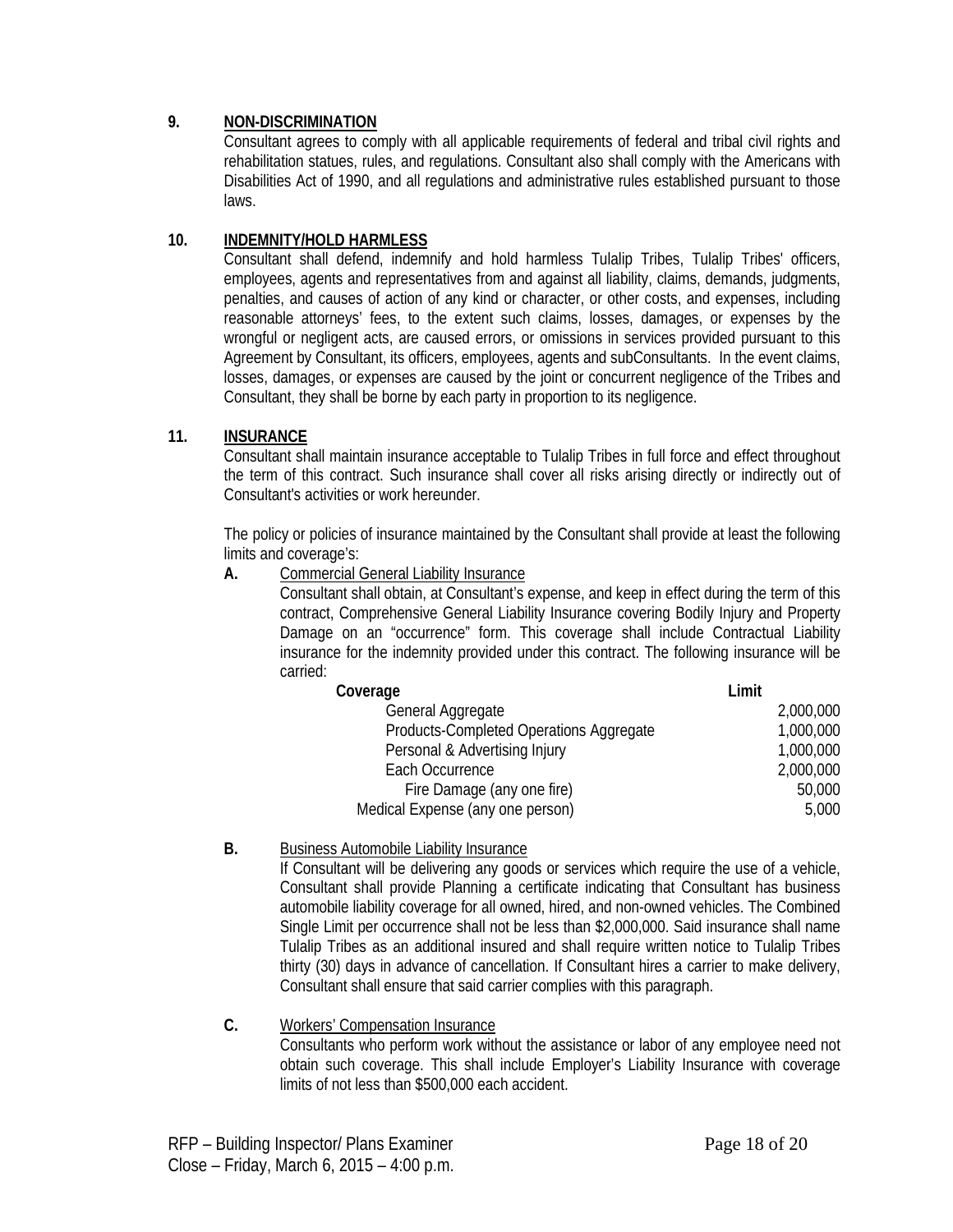**D.** Insurance Carrier Rating

All coverage provided by the Consultant must be underwritten by an insurance company deemed acceptable by Tulalip Tribes. Planning reserves the right to reject all or any insurance carrier(s) with an unacceptable financial rating.

**E.** Certificates of Insurance

As evidence of the insurance coverage required by the contract, the Consultant shall furnish a Certificate of Insurance to Planning. No contract shall be effected until the required certificates have been received and approved by Planning.

The procuring of such required insurance shall not be construed to limit Consultant's liability hereunder. Notwithstanding said insurance, Consultant shall be obligated for the total amount of any damage, injury, or loss caused by negligence or neglect connected with this contract.

# **12. LIMITATION ON LIABILITY**

Consultant hereby acknowledges and agrees that it shall not be entitled to payment for services or otherwise including damages in excess of the fee amount specified in this contract.

# **13. COMPLIANCE WITH TRIBAL AND FEDERAL LAWS/RULES**

Consultant shall comply with all applicable federal, state and local laws, rules and regulations, including, but not limited to, the requirements concerning working hours, overtime, medical care, workers compensation insurance, health care payments, payments to employees and subConsultants and income tax withholding, the provisions of which are hereby made a part of this agreement.

# **14. CONFLICT BETWEEN TERMS**

It is further expressly agreed by and between the parties hereto that should there be any conflict between the terms of this instrument in the proposal of the contract, this instrument shall control and nothing herein shall be considered as an acceptance of the terms of proposal conflicting herewith.

# **15. SEVERABILITY**

In the event any provision or portion of this Agreement is held to be unenforceable or invalid by any court of competent jurisdiction, the validity of the remaining terms and provisions shall not be affected to the extent that it did not materially affect the intent of the parties when they entered into the agreement.

# **16. COMPLETE AGREEMENT**

This Agreement, including the exhibits, is intended both as a final expression of the Agreement between the parties and as a complete and exclusive statement of the terms. In the event of an inconsistency between a provision in the main body of the Agreement and a provision in the Exhibit, the provision in the main body of the Agreement shall control. In the event of an inconsistency between Exhibit A and Exhibit B, Exhibit C shall control. No modification of this Agreement shall be effective unless and until it is made in writing and signed by both parties. No waiver, consent, modification, or change of terms of this Agreement shall bind either party unless in writing and signed by both parties. Such waiver, consent, modification, or change if made, shall be effective only in specific instances and for the specific purpose given. There are no understandings, agreements, or representations, oral or written, not specified herein regarding this Agreement. Consultant, by the signature of its authorized representative, hereby acknowledges that Consultant has read this Agreement, understands it and agrees to be bound by its terms and conditions.

RFP – Building Inspector/ Plans Examiner **Page 19 of 20** Page 19 of 20 Close – Friday, March 6, 2015 – 4:00 p.m.